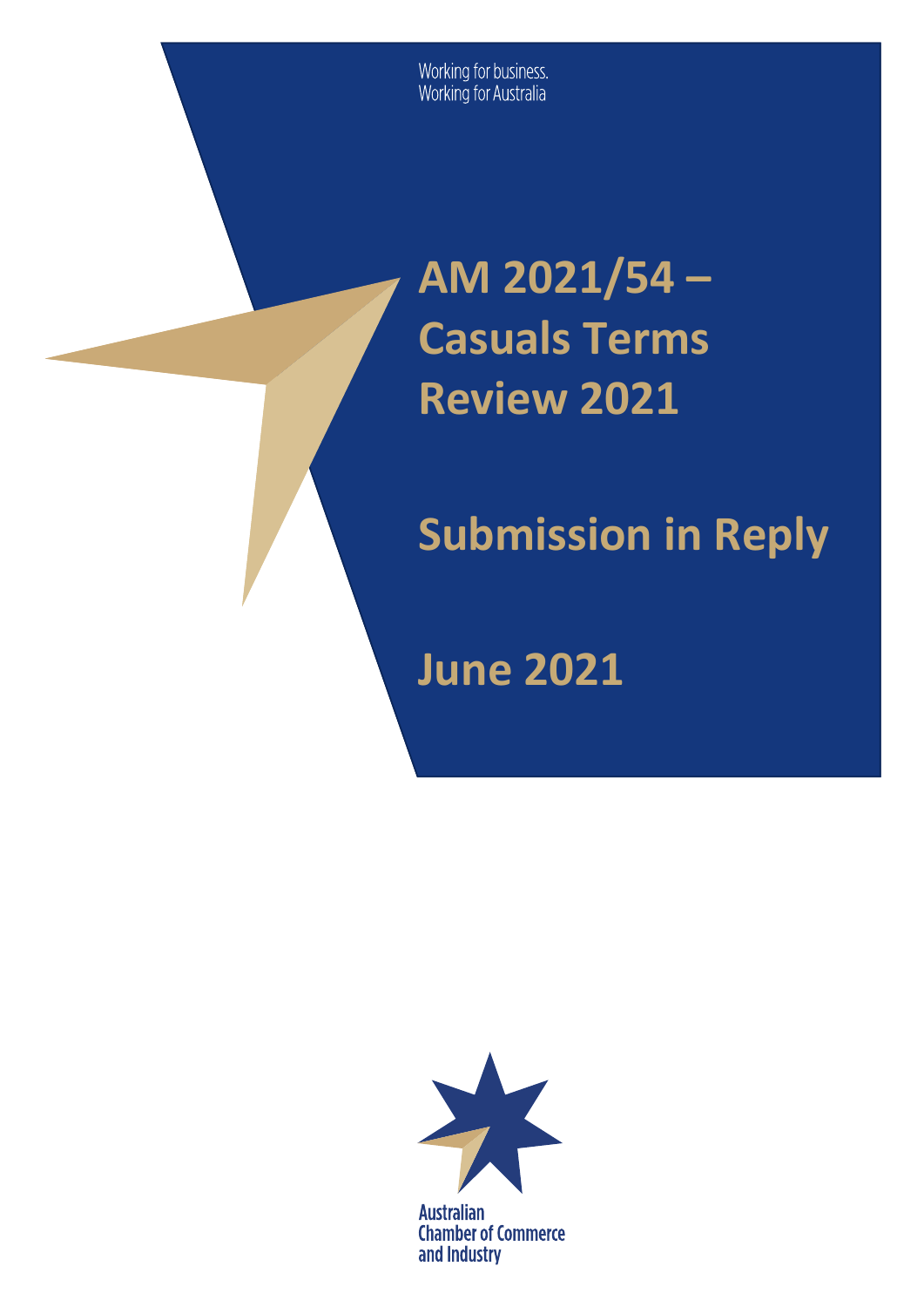

#### **BEFORE THE FAIR WORK COMMISSION**

#### **AM 2021/54 – CASUAL TERMS AWARD REVIEW 2021**

#### **SUBMISSION IN REPLY**

#### **AUSTRALIAN CHAMBER OF COMMERCE AND INDUSTRY**

#### **Introduction**

- 1. On 24 May 2021, in accordance with the Fair Work Commission's (Commission) directions of 23 April 2021, the Australian Chamber of Commerce and Industry filed submissions in response to the discussion paper published by the Commission on 19 April 2021 (Discussion Paper) and other associated materials.
- 2. This submission should be read in conjunction with the aforementioned submission. It is filed in response to material filed by other interested parties and with respect to the observations of the Fair Work Commission as outlined in its statement dated 9 June 2021.
- 3. Where ACCI does not specifically address an issue in reply we rely on our previous submission.

#### **Modern Award Objectives – Question 1**

- 4. In the Commission's Statement dated 9 June 2021, the Commission observed that "*there was not unanimity as to whether the Commission must address the consideration in s. 134(1) of the Act in varying an award under cl.48(3)".*
- 5. The Statement notes that "*ACCI says that the Commission does not have to address the 'modern award objectives' in varying awards under Schedule 1*".
- 6. In this respect, ACCI would like to make clear its position by drawing the Commission's attention to paragraph 29 of our submission dated 24 May 2021:

"*ACCI submits therefore that in practice this means that the modern awards objectives should only be considered at the point of the Commission making a determination to vary a modern award under the Act Schedule 1 cl.48(3) and not at any earlier stage, as it is only the outcomes of this review which must be consistent with the modern awards objectives*."

- 7. It is uncontroversial that cl.48(2)(b) requires the Casual terms review to consider whether there is 'any uncertainty or difficulty relating to the interaction' between an award containing a relevant term and the Act as amended. Where there is such uncertainty or difficulty, cl.48(3) requires that the award be varied to make it 'operate effectively' with the Act as amended.
- 8. An award, as varied pursuant to cl. 48(3) of Schedule 1, must satisfy s. 138 of the Act, as the requirement imposed by this section is an ongoing one, which at all times means an award must only include terms to the extent necessary to achieve the modern awards objectives. Accordingly, the Commission must give consideration to the modern awards objectives prescribed by s.134(1) of the Act if pursuant to clause 48(3) of the Act the Commission is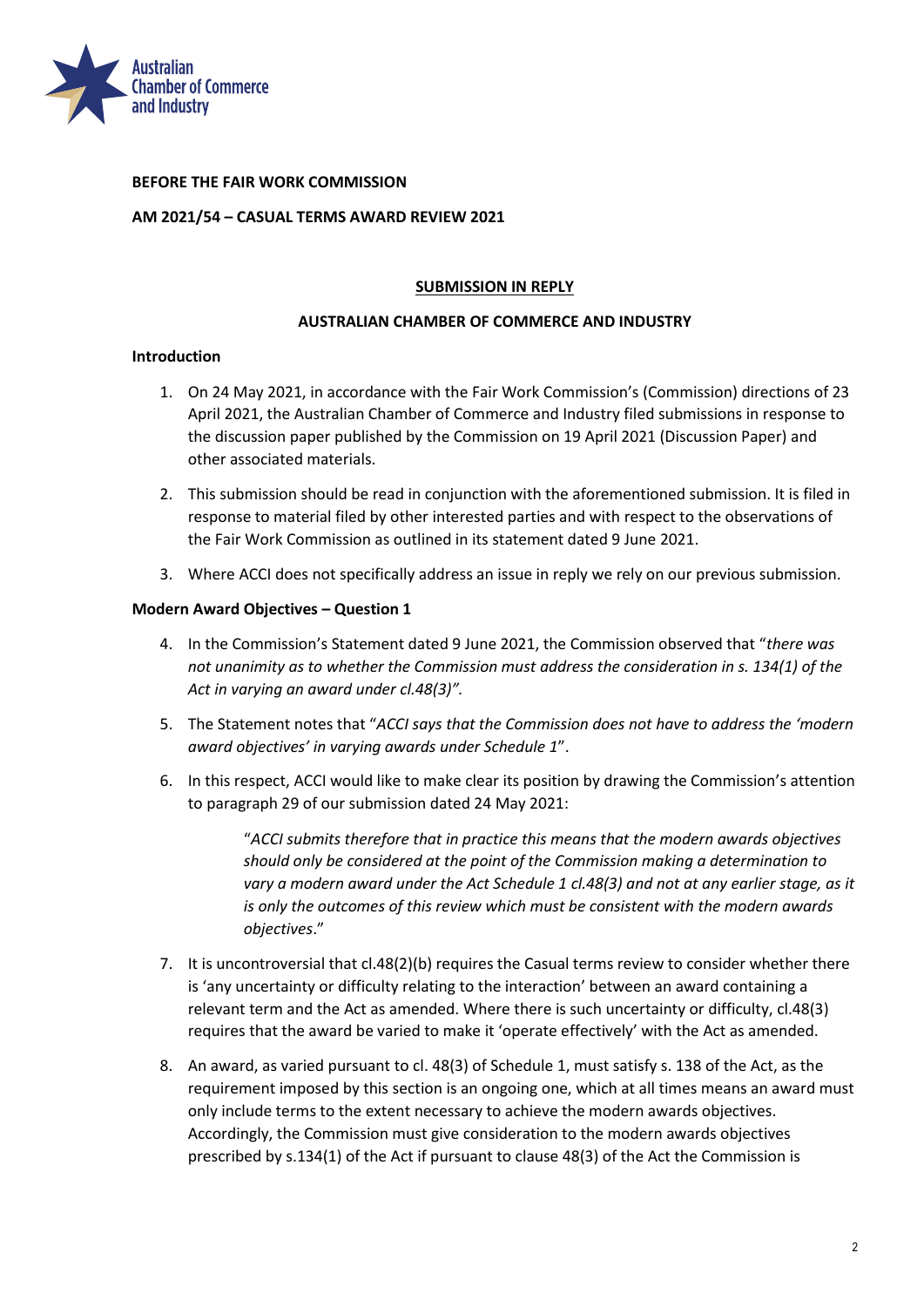

required to vary an award for the purposes of the Review, in order to ensure that s 138 of the Act is satisfied.

- 9. Given this, by way of further clarity, ACCI's position remains that the modern awards objectives in s 134(1) are relevant matters in so far as they have application to the outcome of the review– that is the awards as amended, due to the filter imposed by s.138 of the Act. As such, where the Commission decides that it must vary a modern award under the Review, it must also be satisfied that the proposed variation goes no further than what is necessary to achieve the modern awards objectives as set out in s 134(1).
- 10. Practically therefore the appropriate point for the Commission to consider the modern awards objectives in s134(1) during the Review is when considering a proposed variation/s, either put forward by a party or at its own initiative.

## **Definitions of casual employee/casual employment - Questions 6**

- 11. ACCI acknowledges that there are a range of different views submitted by a number of parties in relation to the 'paid by the hour', 'employment day-today' and 'residual category' types of casual definitions, we submit however that there is generally broad consensus that such categories may give rise to inconsistency, uncertainty or difficulty in their interaction with the Act as amended. Though reasoning for such inconsistency, uncertainty or difficulty may differ between submissions.
- 12. Whilst the ACTU submission contends that the residual type casual definition represents the outcome of extensive consideration in relation to relevant industries, it has previously been found to meet the Modern Awards objectives, and should be preserved to the extent possible, ACCI respectfully submits that the Commission is directed under the review provisions<sup>1</sup> to vary the award/s to ensure they are consistent or operate effectively with the Act. The provisions do not direct the Commission to consider the development or otherwise of specific award casual definitions in varying awards under the Review.
- 13. Indeed if the Commission is minded to vary such award terms it should look to ameliorate the inconsistency, uncertainty or difficulty in their interaction with the Act by replacing such definitions of casual employment in the awards with one that aligns with s15A of the Amending Act.

#### **Limits on the period of casual employment - Question 7**

- 14. Whilst a number of submissions<sup>2</sup> seek to retain the limit on casual engagement in the Teachers Award, none of these submissions appear to have addressed how retaining such a provision can operate consistently and without difficulty with respect to an employee NES entitlement to casual conversion.
- 15. As set out in our initial submission, maintaining a limitation on the engagement of casual employees under the Teachers Award creates interaction issues between the Award and the Act as amended with respect to casual conversion. As AiG's submission also rightly points out, the maintenance of such a term would also be contrary to s55(1) of the Act as casual employees

1

 $1$  Cl 48(3) & (4) of the Act

<sup>2</sup> ACTU Submission, AEU Submission, IEU Submission.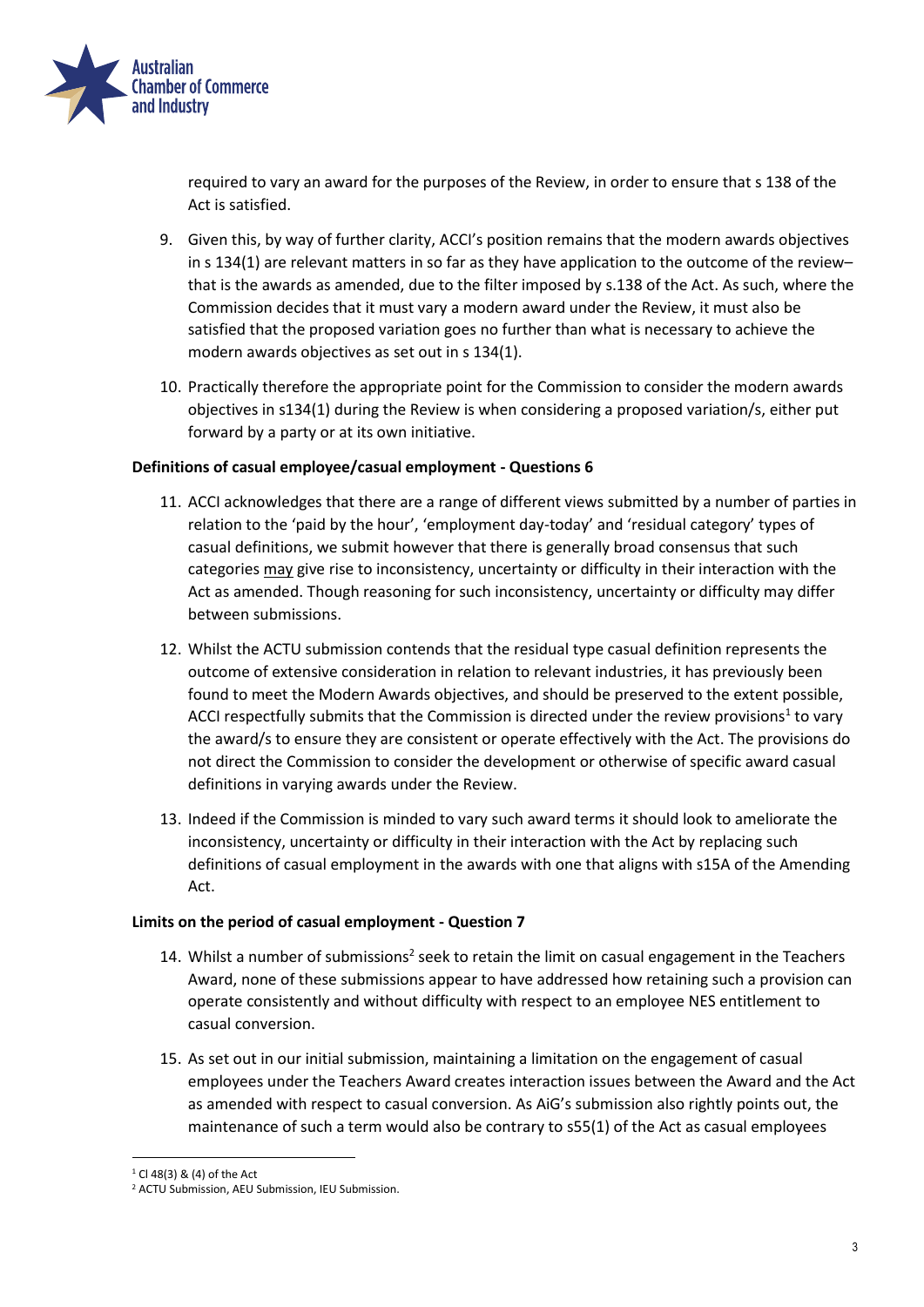

1

under the Teachers Award will not be in full receipt of all the benefits of the new casual conversion provisions in the NES.

16. ACCI therefore maintains that it is not open to the Commission to retain such clauses unamended or by simply recasting such terms as limits on casual engagement periods because of the interrelated effects of such a clause on an employee's casual conversion rights under the NES as amended. Limits on the engagement of casuals in awards should be removed during the review process in order to address the inconsistency it creates with the Amended Act.

## **Casual Loading – Question 17**

- 17. As the Commission's Statement dated 9 June 2021 observes, there are "conflicting views on whether the provisions for casual loading is a relevant term".
- 18. It was submitted by a number of parties that the casual loading is 'a relevant term' on the basis that it refers to a specific requirement to which a casual employee is employed and therefore provides for "the manner in which casual employees are to be employed" (Schedule 1  $c1.48(1)(c)(iii)^3$ .
- 19. The manner in which casual employees are to be employed can be interpreted in a number of different ways. As the Discussion Paper observed:

"*the 'manner in which casual employees are to be employed' may include award terms and conditions of employment of casual employees generally – for example, casual loadings in lieu of provision of paid leave and other 'relevant entitlements', hours of work, breaks, ordinary pay rates, allowances, overtime, shiftwork and penalty rates, payment of wages and classifications*."

- 20. ACCI submits that in practice such a broad interpretation in a number of submissions and observed in the Discussion Paper would practically allow any provision dealing with terms and conditions of employment for a casual to be subject to the review, including other terms not covered by the Discussion Paper including those dealing with personal/carers leave, maximum weekly hours and community service leave.
- 21. Moreover such an interpretation would in effect render the remaining consideration for review contained in s48(1)(c) with little basis for existence in the legislation as most would seem to falling within such a broad scope of interpretation of cl 48(1)(c)(iii).
- 22. ACCI suggests such an approach was not intended by parliament to be the effect of the words contained in cl 48(1)(c)(iii) as it will not only lead to impractical outcomes but would ignore the plain and ordinary meaning of the words "*manner in which casual employees are to be employees*" for two key reasons.
- 23. Firstly, the term "manner in which" when given its plain and ordinary meaning pertains to the way in which something is done or happens. Properly understood therefore,  $cl 48(1)(c)(iii)$ directs the Commission to matters pertaining to the way in which a casual employee is to be

<sup>3</sup> AEU Submission paragraph 36; MGA Submission page 11; Independent Schools Victoria at paragraph 21; National Farmers Federation at paragraph 28;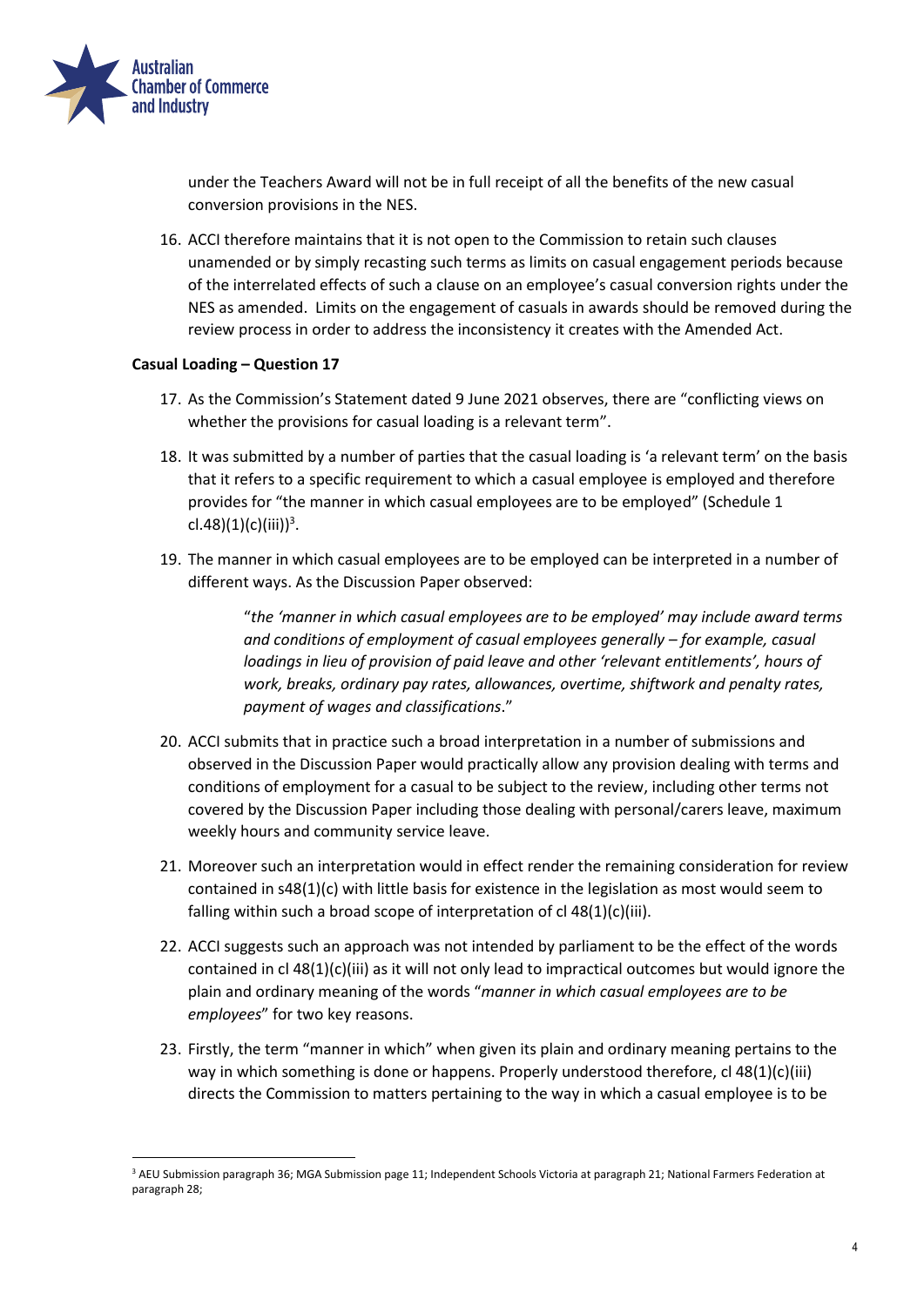

engaged or employed – not to general terms and conditions of those engagements, including any entitlements such as a casual loading.

- 24. Secondly as already set out in our submission dated 24 May 2021 at paragraph 105, any consideration of the casual loading would involve the consideration of terms dealing with an entitlement a casual receives during the course of their engagement, after they are employed, not a term dealing with prospective considerations for those who are "to be employed".
- 25. ACCI therefore maintains that cl 48(1)(c)(iii) does not on a plain and ordinary meaning intend for the review process to be a broad wholesale reconsideration of the terms and conditions for casual employees and therefore should not be considered to cover such terms as those pertaining to a casual loading.

#### **Model Casual Conversion Clause - Questions 21 to 24**

- 26. It was submitted by some parties that the model award casual conversion clause is more favourable for employees than the NES in respect of anti-avoidance, with the ACTU noting that the anti-avoidance provision in the model clause prohibits engagement and re-engagement to avoid a right or obligation arising under the clause, while the NES prohibits termination of employment to avoid a right or obligation arising under the relevant part. The ACTU submitted that *"the requirement to not engage and re-engage may capture avoidant conduct that may not be captured by the prohibition on termination and should therefore be retained."<sup>4</sup>*
- 27. ACCI submits section 66L has the same effect as clause  $11(n)$ -(p) of the General Retail Industry Award. In practice, an employer who engaged, then re-engaged, a casual employee to avoid a casual conversion right arising (as is expressly prohibited under the model clause) would similarly breach section 66L of the FW Act which prohibits an employer from terminating an employee's employment to avoid a casual conversion right arising. This provision would be breached even if that employer subsequently re-engaged that employee.
- 28. It was also suggested that the operation of a 12-month period over which work patterns giving rise to eligibility for conversion to permanent employment in the retail sector may operate more favourably for some casual employees in that sector. The following example was given:<sup>5</sup>

*"For example, the 6 month period referred to at section 66F(b) of the Act as amended could be considered less advantageous retail employees whose hours can vary significantly depending on season and who may in consequence be denied an opportunity for conversion which a 12 month period of consideration would facilitate."*

29. ACCI maintains that a longer period of 12 months to assess a pattern of work is a detriment to an employee, because the very ebbs and flows within those 12 months may render the pattern irregular. Under the residual right to request, employees may choose when to make the request, meaning that if there is a favourable 6-month period of work where the employee has worked a regular pattern, the employee is permitted to choose that period to base their request on.

1

<sup>4</sup> ACTU Submission, page 18.

<sup>5</sup> SDA Submission, page 17.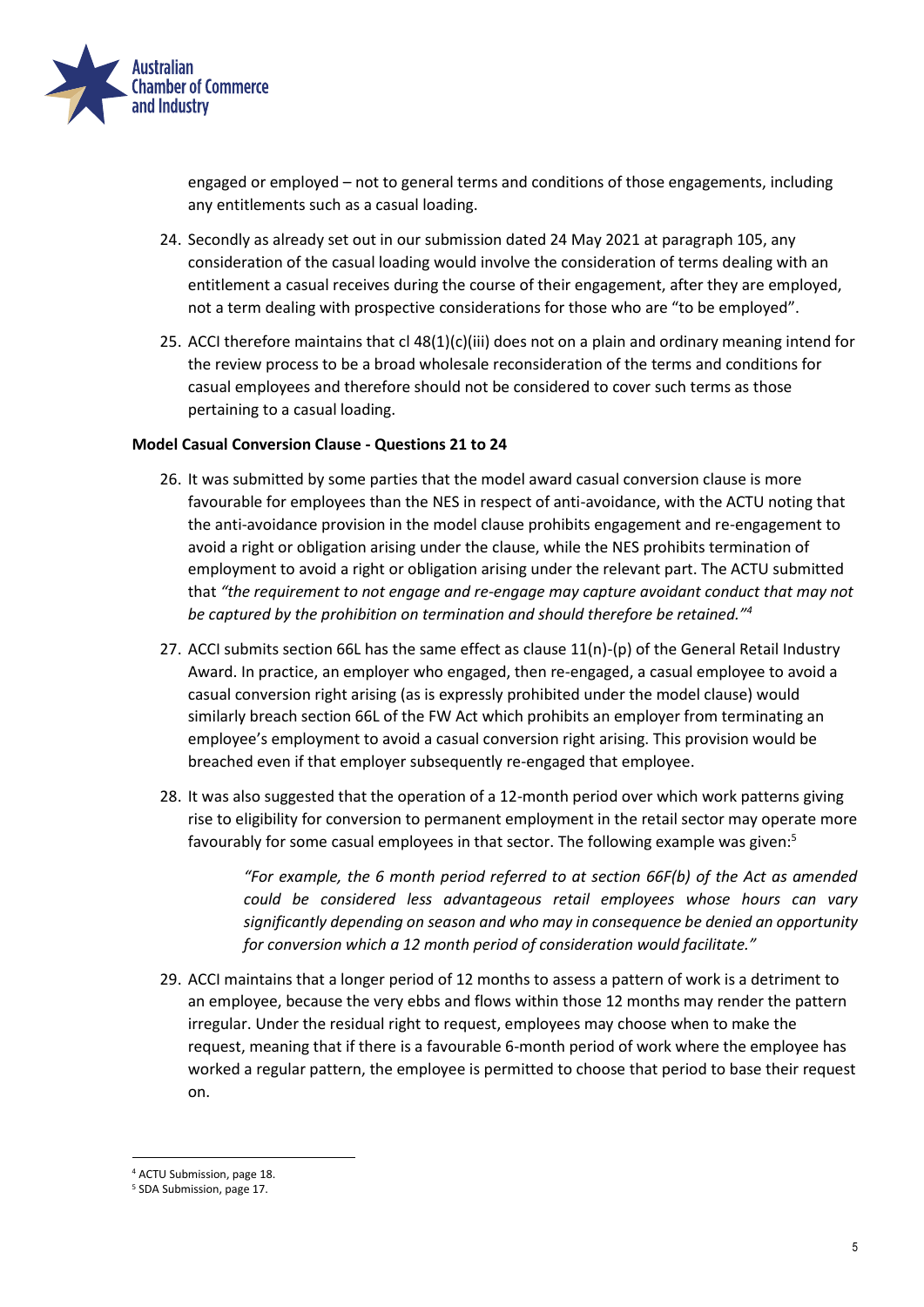

- 30. ACCI further submits the beneficial intent of the shorter period is supported by the comments in the Explanatory Memorandum which states *"In comparison to the FWC Model Clause, the nature of casual conversion would be further strengthened by… shortening the period of service required to demonstrate a regular pattern of work".<sup>6</sup>*
- 31. ACCI maintains that to the extent that it is relevant, the model award casual conversion clause is detrimental to casual employees in some respects in comparison to the residual right to request casual conversion under the NES, and does not confer any additional benefits on employees in comparison to the NES.
- 32. ACCI notes the submissions of the ACTU and SDA in relation to question 22, summarised by the Fair Work Commission as follows:

*[90] In contrast, the ACTU (supported by a number of unions) submits that the model clause is broadly consistent with the residual right to request casual conversion in the NES and is capable of operation with only minor variation to remove any uncertainty. The SDA submits that the model award clause is not inconsistent with the Act as amended, can operate concurrently to the benefit of the employees and does not give rise to uncertainty or difficulty such that any power to determine to vary its provisions is enlivened.* 

- 33. ACCI respectfully maintains our submission that the model award casual conversion clause is inconsistent with the NES and gives rise to uncertainty and difficulty relating to the interaction between the awards containing the model clause and the Act as amended and we rely on our initial submission in this regard.
- 34. ACCI also maintains that removing the model clause from the awards, or replacing the model clause with a reference to the casual conversion NES, would make the awards consistent or operative effectively with the Act as amended.
- 35. Some parties have suggested that this is not required as a part of the Review.
- 36. As set out in our initial submission, we submit that the elements of section 48(3) have been made out and therefore *"the FWC must make a determination varying the modern award to make the award consistent or operate effectively with the Act as so amended".*
- 37. In terms of what form this may take, we rely on our initial submission that the preferred approach is to make reference to the casual conversion provisions in the NES, rather than reproducing the terms of the NES within the modern awards, which is consistent with the approach of Full Benches of the Fair Work Commission during the award modernisation process.<sup>7</sup>
- 38. The ACTU has also suggested that to the extent that the Commission is minded to remove the model clause and replace it with either the casual conversion NES provision or a reference thereto, such features of the model clause as are identified to be more favourable to workers should be retained.

1

<sup>6</sup> Explanatory Memorandum, page xii.

<sup>7</sup> See ACCI initial submission paras 61-62; [2008] AIRC 1001 at [34].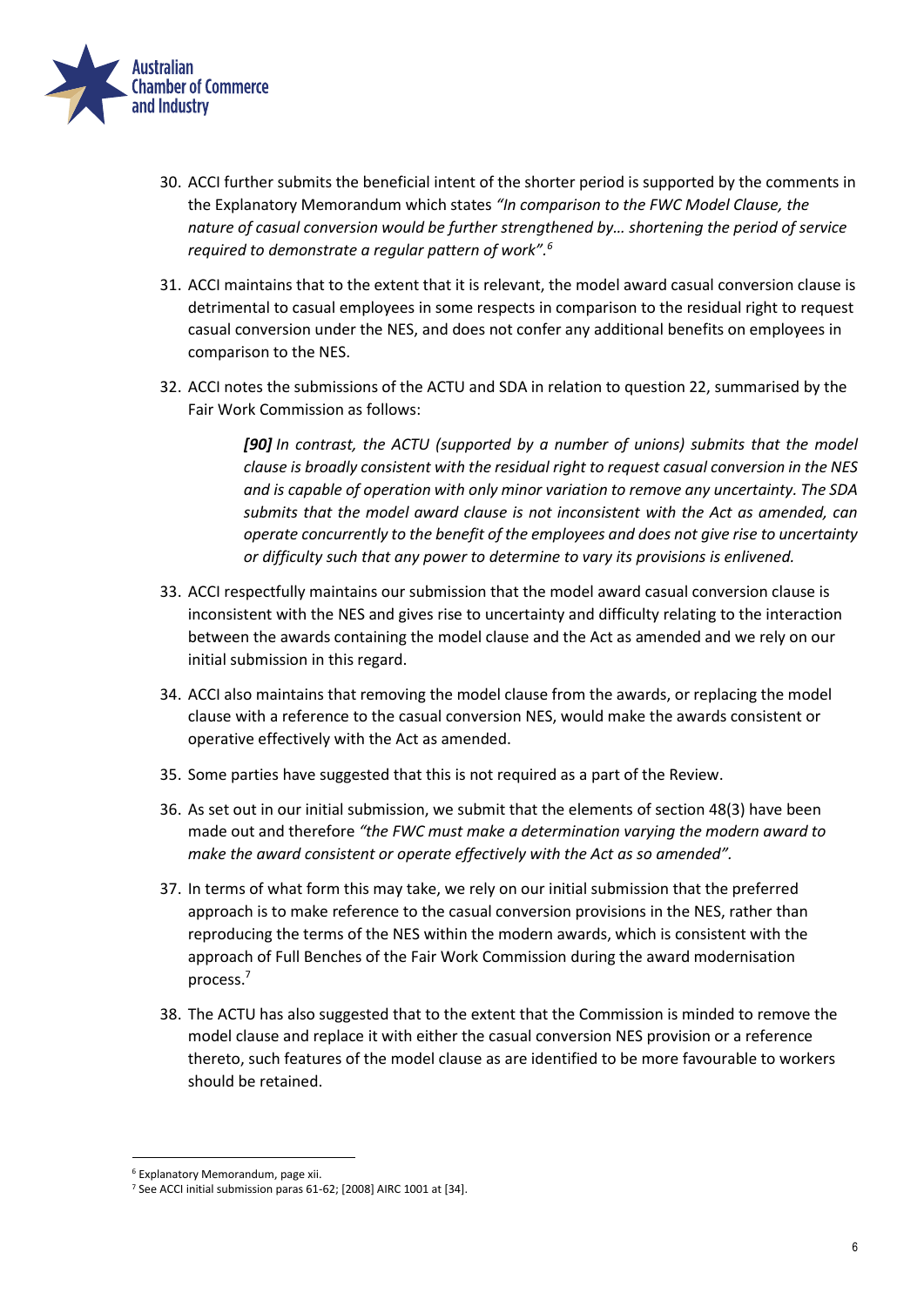

39. For the reasons outlined above in relation to question 21, ACCI submits that there are no clauses that are more favourable to workers and therefore no features of the model clause should be retained.

#### **Manufacturing Award casual conversion clause – Questions 25 to 27**

40. We note the Commission's Statement at paragraph 96 states that:

*"All interested parties that have made a submission agree or concede that the Manufacturing Award casual conversion clause is more beneficial than the residual right to request casual conversion under the NES for casual employees employed for less than 12 months…"*

- 41. We wish to clarify that ACCI did not intend to agree or concede in our submission that the Manufacturing Award casual conversion clause is more beneficial for casual employees employed for less than 12 months.
- 42. Further, to the extent that the statement is to be understood in the manner asserted at paragraph 81 of the AMWU's submission – i.e. *"In other words, no employee will ever be disadvantaged by the operation of the Manufacturing Conversion clause because it necessarily has effect at a time that the Residual Right to Request Conversion does not apply"* - ACCI submits this does not appear to be the case.
- 43. There are in fact a number of circumstances whereby the Manufacturing Award conversion clause will not have effect at a time prior to the NES residual right to conversion. In addition to the exception noted by the AMWU at footnote 30 of its submission, other circumstances include the following:
	- a. Where 6 months applies for the purposes of 11.5(b) and (d), and casual employee engaged on an occasional or non-systematic or irregular basis for 6 months or more; and
	- b. Where 12 month applies for the purposes of 11.5(b) and (d) by virtue of 11.5(j), regardless of any time spent as an irregular casual employee.
- 44. It should be noted the above provisions allow for an employee to *elect* to convert rather than there being a requirement to *offer* conversion, with specific notice obligations that differ to those of the NES.
- 45. Indeed, in the situation where the 12 month period applies for the purposes of 11.5(b) and (d), and the employee has spent the first 6 months of employment as an irregular casual employee, the right to elect under the Manufacturing Award conversion clause would not arise until the employee had been employed for 18 months – 6 months after the right to request has arisen under the NES.
- 46. It is therefore pertinent to note that at paragraph 79 of the AMWU's submission, that whilst the AMWU acknowledges that the Manufacturing Award regulates the conversion process in different terms to the NES, it seeks to justify this inconsistency on two grounds – one of which being that the Manufacturing Award conversion clause applies at a different time in terms of the overall employment relationship. This point is further emphasized at paragraph 87 of the AMWU's submission, where it claims that if the Manufacturing Award conversion clause is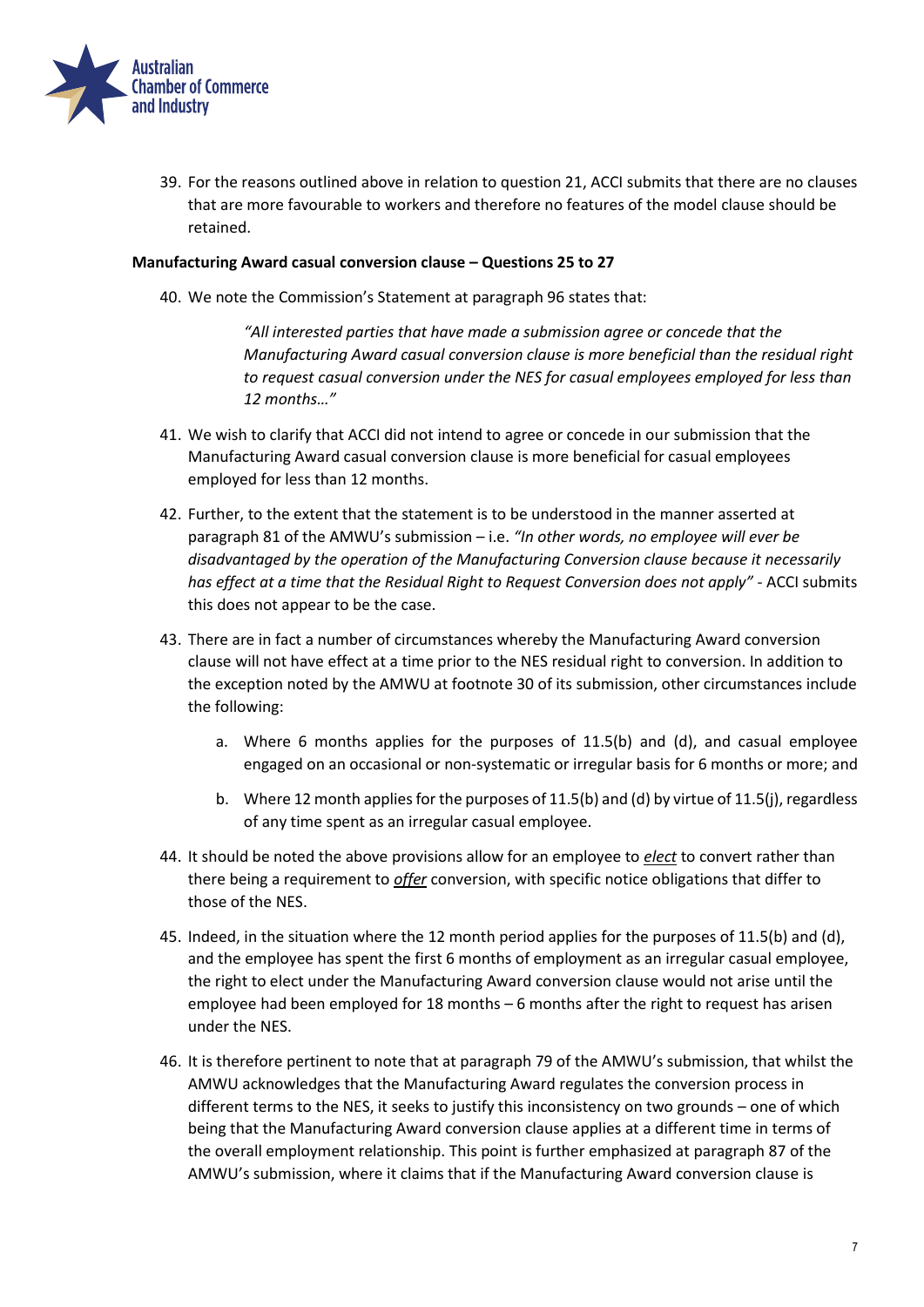

operating as intended *"the NES entitlement will have little work to do because in most cases the casual employee will have converted to permanent employment prior to the NES Entitlement crystalising."* 

- 47. The reality, as illustrated above, is that there are a number of circumstances whereby the NES entitlement will have work to do, even if it is (mistakenly) assumed that all eligible casual employees will elect to convert under the Manufacturing Award conversion clause. We say mistakenly on the basis of well-established historical and current practice, whereby the vast majority of eligible casuals are likely to continue to elect against Award conversion - meaning that the NES entitlement will in practice be enlivened.
- 48. The difficulty and uncertainty arising from having two different (i.e. Manufacturing Award and NES) casual conversion entitlements operating in parallel is clear, particularly when one considers that the Manufacturing Award conversion entitlement may in practice arise before, after, or at the same time as the NES conversion entitlement.
- 49. This difficulty and uncertainty is further exacerbated should the AMWU's submission at paragraph 71 be accepted that a distinction exists in practice between the operation of the Award conversion provision and the NES entitlement, such that the removal of the Award provision would *"likely also have the effect of removing casual conversion entitlements entirely from a definable class of casual employee"*.
- 50. In fact, the very basis of the AMWU's argument (through the citation of a variety of case law from paragraphs 63 – 70 of its submission) serves to highlight the ambiguity and confusion awaiting any layperson (most relevantly, employers and their casual employees) who may already be grappling with determining whether a casual employee worked a regular pattern of hours for the purposes of the NES entitlement, without adding another layer of determining eligibility under a different test ("regular and systematic") should the Manufacturing Award casual conversion provision remain.
- 51. Of course, this is largely an academic exercise, as employer report the vast majority of employees engaged on a casual basis do not elect to convert to full or part time employment. However, the employer will risk exposure to technical breaches of the Award should the provision remain – and the receipt by the employee from the employer of conflicting casual conversion rights (i.e. Casual Employment Information Statement and Manufacturing Award casual conversion clause) is otherwise likely to achieve nothing more than sowing seeds of confusion and distrust between employer and employee. This is particularly the case in those award-reliant businesses, where multiple modern awards have effect.
- 52. It therefore appears to be incorrect to claim that there is no inconsistency, uncertainty or difficulty arising from retaining of the Manufacturing Award conversion provision – or to claim that it could operate effectively with the NES entitlement. Further, for the sake of completeness, it is also clear that it is not something that can be 'cured' by seeking to recast such (no longer enforceable) entitlements that only has application to employees employed for less than 12 months.

#### **Hospitality Award casual conversion clause – Questions 28 to 32**